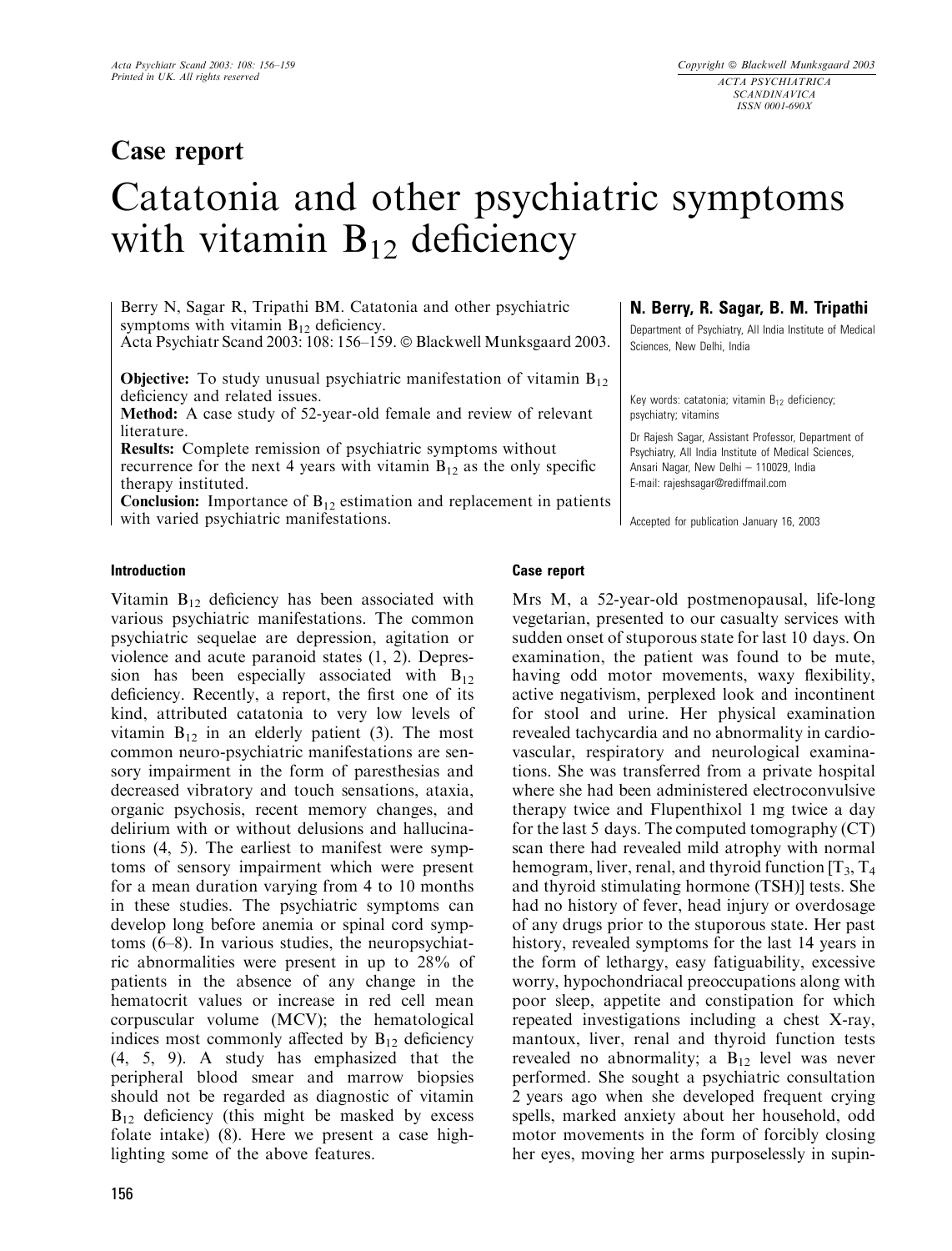ation and pronation and elementary perceptual changes as if somebody was calling her. She was diagnosed major depression with psychotic features and treated with Trifluperazine 20 mg/day and Fluoxetine 40 mg/day for 6 months. The hemogram, liver, renal, and thyroid functions were normal; the  $B_{12}$  estimations were not performed. She recovered considerably, although certain neurasthenic symptoms like lethargy, fatigue, constipation persisted until the current presentation when she also developed pervasive sadness, anhedonia, restlessness and suicidal ideas. The investigations after admission into the psychiatry ward were all normal except for a Hb 10.2 gm/dl, low sodium (129 meq/l) and increased potassium (5.2 meq/l) levels and an electroencephalogram (EEG) showing generalized slowing with no epileptiform discharges. The MCV was 86 fL and the peripheral smear showed normocytic normochromic morphology. The physical examination revealed no abnormality including no signs of peripheral neuropathy. The normal serum cortisol and thyroid functions  $(T_3, T_4)$ and TSH) ruled out hypothyroidism and Addison's disease and a nephrology consultation ruled out a renal cause for the abnormal sodium and potassium levels. She was kept only on supportive management. In the first 3 weeks, she showed little recovery with spontaneous speech and control of incontinence but had impaired attention span and was disoriented to time, place, and person. She also had recent memory deficits, perseveratory errors, constructional apraxia, impairment of judgement, and conceptual abilities along with depressive symptoms. The Mini-Mental Status Examination (MMSE) scores were constantly low at 8–10 of 30. An estimation of vitamin  $B_{12}$  levels revealed a low value of 150 pg/ml (normal 190–1190 pg/ml). The folate and serum Anti-Nuclear antibody (ANA) levels were normal and an antiparietal cell antibody was negative ruling out pernicious anemia. The patient had no history of tropical sprue, ulcerative colitis, Crohn's disease, ulcer or any surgical intervention. She was given intramuscular cyanocobalamin 1000 mcg on alternate days for 3 days, then weekly for a month along with oral tablets daily. Over the next 4 weeks, there was absence of irrelevant speech, marked decrease in agitation, depressive cognition and improvement in MMSE scores, which persisted at 28–30 of 30. Over the next 6–8 weeks, the patient returned to her premorbid self as was 14 years ago with no neurasthenic symptoms and weight gain of 4–5 kg. She has been asymptomatic for the last 4 years. The estimation of  $B_{12}$  levels performed 3 months later were 1197 pg/ml and a repeat EEG revealed no abnormality.

# **Discussion**

The patient described was seen to have long standing neurotic symptoms and an episode of major depression with psychotic features, who, now presented with catatonic features which on improvement still left her with cognitive dysfunction with depressive symptoms. The only positive findings were generalized slowing on the EEG, mild atrophy on the CT scan and low  $B_{12}$  levels without any hematological or neurological abnormalities. The patient's symptoms remitted completely with reversal of EEG to normal, with  $B_{12}$ replacement without any recurrence for the last 4 years. Any other organic cause was ruled out with relevant investigations. The patient had no premorbid disposition or family history of psychiatric illness. A negative antiparietal antibody ruled out pernicious anemia and there was no risk factor for  $B_{12}$  deficiency except for being a lifelong vegetarian. The case highlights the development of psychiatric manifestations in the absence of hematological or spinal cord abnormalities as repeatedly stressed in previous studies  $(6-8, 10)$ .

It is important that the  $B_{12}$  deficiency is treated early as the symptoms may be difficult to reverse after a certain duration because of irreversible changes secondary to axonal degeneration (11). Certain studies (12, 13) point out that this narrow window of opportunity is approximately 1 year or even lesser, although there a few reports of complete remission of very long standing psychiatric symptoms (7). In the present case, although there was complete remission of various longstanding symptoms of 14 years duration but with the above evidence and no previous estimations of  $B_{12}$ available, it is a possibility that the past symptoms were independent of the deficiency. A confounding factor could be the levels of  $B_{12}$  required to predict psychiatric manifestations, which have been postulated as high as 600–1000 pg/ml (14) far higher than the current acceptable levels, based on hematological criteria. The case highlights the fact that severe psychiatric manifestations including catatonia can occur even with moderately decreased  $B_{12}$ levels (150 pg/ml) while in another report of catatonia attributable to  $B_{12}$  deficiency in an elderly male patient on risperidone (3), the levels were markedly lower (1.07 pg/ml) and the authors also discuss a possibility of neuroleptic induced catatonia or malignant syndrome in that case. To the authors, this is the first case with an asymptomatic follow-up period of 4 years with catatonic presentation attributable to moderately decreased  $B_{12}$  levels without any hematological or spinal cord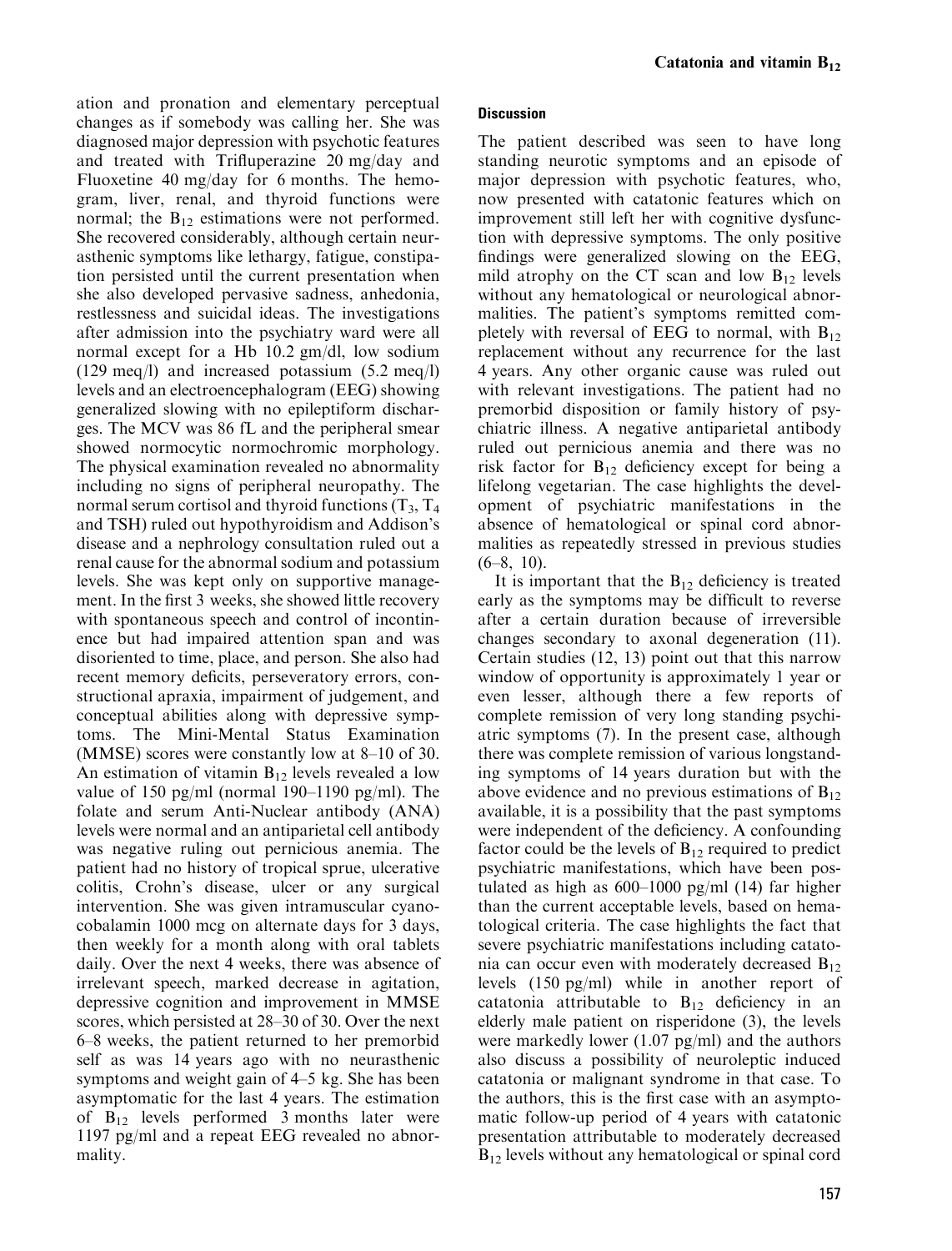symptoms that reversed completely with  $B_{12}$ replacement.

## References

- 1. ZUCKER DK, LIVINGSTON RL, NAKRA R, CLAYTON P. B<sub>12</sub> deficiency and psychiatric disorders: case-report and literature review. Biol Psychiatry 1981;16:197–205.
- 2. HECTOR M, BURTON JR. What are the psychiatric manifestations of vitamin B12 deficiency? J Am Geriatric Society 1988;36:1105–1112.
- 3. Catalano G, Maria C, Catalano DO, Eric IR, Embi PJ, Embi SC. Catatonia another neuropsychiatric presentation of vitamin B12 deficiency? Psychosomatics 1998;39:456–460.
- 4. HEALTON EB, SAVAGE DG, BRUST JC, GARRETT TJ, LINDENBAUM J. Neurologic aspects of cobalamin deficiency. Medicine 1991;70:229–245.
- 5. Lindenbaum J, Healton EB, Savage DG et al. Neuropsychiatric disorders caused by cobalamin deficiency in the absence of anemia or macrocytosis. N Engl J Med 1988; 318:1720–1728.
- 6. Evans LD, Edelsohn GA, Golden RN. Organic psychosis without anemia or spinal cord symptoms in patients with vitamin B12 deficiency. Am J Psychiatry 1983;140:218–221.
- 7. HOLMES JM. Cerebral manifestations of vitamin  $B_{12}$  deficiency. Br Med J 1956;2:1394–1398.
- 8. Hurro RB. Folate and cobalamin in psychiatric illness. Compr Psychiatry 1997;38:305–314.
- 9. Masalha R, Rudoy I, Volkov I, Yusuf N, Wirguin I, HERISHANU YO. Symptomatic dietary vitamin  $B_{12}$  deficiency in a non-vegetarian population. Am J Med 2002;112: 413–416.
- 10. Verbanck PMP, Le Bon O. Changing psychiatric symptoms in a patient with vitamin  $B_{12}$  deficiency. J Clin Psychiatry 1991;52:182–183.
- 11. Stenier I, Kidron D, Soffer D, Wirguin I, Abramsky O. Sensory peripheral neuropathy of vitamin B12 deficiency: a primarily demyelinating disease? J Neurol 1988;235: 163–164
- 12. O'NEILL D, BARBER RD. Reversible dementia caused by vitamin B12 deficiency. J Am Geriatr Soc 1993;41:192–193
- 13. MARTIN DC, FRANCIS J, PROTETCH J, HUFF J. Time dependency of cognitive recovery with cobalamin replacement: report of a pilot study. J Am Geriatr Soc 1992;40:168–172.
- 14. Dommisse J. Subtle vitamin  $B_{12}$  deficiency and psychiatry: a largely unnoticed but devastating relationship? Med Hypotheses 1991;34:131–140.

### Invited comment

Vitamin  $B_{12}$  deficiency is a commonly overlooked cause of psychiatric morbidity. While many clinicians are aware of the neurological symptoms associated with it, many would be hard-pressed to discuss some of the psychiatric symptoms associated with vitamin  $B_{12}$  deficiency. Psychiatric disturbances of vitamin  $B_{12}$  deficiency include depression, apathy, irritability, dementia, delirium and hallucinations (1). Catatonia has been associated with extreme vitamin  $B_{12}$  deficiency as well (2).

One of the first problems associated with vitamin  $B_{12}$  deficiency is that many clinicians are unaware that the reference ranges that are often described as

the 'normal' range are actually based on hematological indices only (3). In most clinical facilities, the low end of the normal range of vitamin  $B_{12}$ levels is around 200 pg/ml. In order to avoid the development of neuropsychiatric symptoms, the vitamin  $B_{12}$  levels should actually be much higher. Domisse has recommended that every person's vitamin  $B_{12}$  levels should be at least 600 pg/ml, and should actually be over 1000 pg/ml to maximize mental functioning (4). An increased mean corpuscular volume (MCV) cannot be used as a substitute for an evaluation of a patient's vitamin  $B_{12}$  level. While it is true that a patient with an increased MCV will often have decreased vitamin  $B_{12}$  levels, this has been found to be incorrect 28% of the time (5).

Another problem associated with vitamin  $B_{12}$ deficiency is that many clinicians are unaware of how commonly this clinical entity is present. In a longitudinal study of non-demented elderly patients, 8.5% had a vitamin  $B_{12}$  level of 200 pg/ ml or less (6). In another study of depressed outpatients, 12% were found to have vitamin  $B_{12}$ levels of 200 pg/ml or less (7). Finally, in a study of patients in a general medical hospital with mood and cognitive disorders, 31.3% of those with a mood disorder and 20.6% of those with a cognitive disorder were found to have vitamin  $B_{12}$  levels less than 400 pg/ml  $(8)$ .

Finally, there needs to be an increase in the urgency in the treatment of vitamin  $B_{12}$  deficiency. While some clinicians may wish to undertake a lengthy work-up to find the cause of the deficiency, one must also remember that vitamin  $B_{12}$ -induced psychiatric illness must be corrected within 12 months or the damage may become irreversible (9). It is felt that the most robust response occurs if the patient's vitamin  $B_{12}$  deficiency is corrected within the first 6 months (9).

Catatonia and other Psychiatric Symptoms with Vitamin  $B_{12}$  Deficiency' is a very important case for a number of reasons (10). First, the patient developed catatonia with only a mild decrease in her vitamin  $B_{12}$  level. In the previous case of vitamin  $B_{12}$ -deficiency-induced catatonia (2), the patient developed catatonia with a vitamin  $B_{12}$ level of 1.07 pg/ml. In this case, symptoms occurred with only a moderately decreased vitamin  $B_{12}$  level (150 pg/ml). Also, another important aspect is that while the patient had both mood and psychotic symptoms, all her symptoms resolved without the use of psychotropic medications. Her condition responded to vitamin  $B_{12}$  level supplementation only. This is extremely important, because if vitamin  $B_{12}$  deficiency is found to be the cause of a patient's catatonia, then the patient